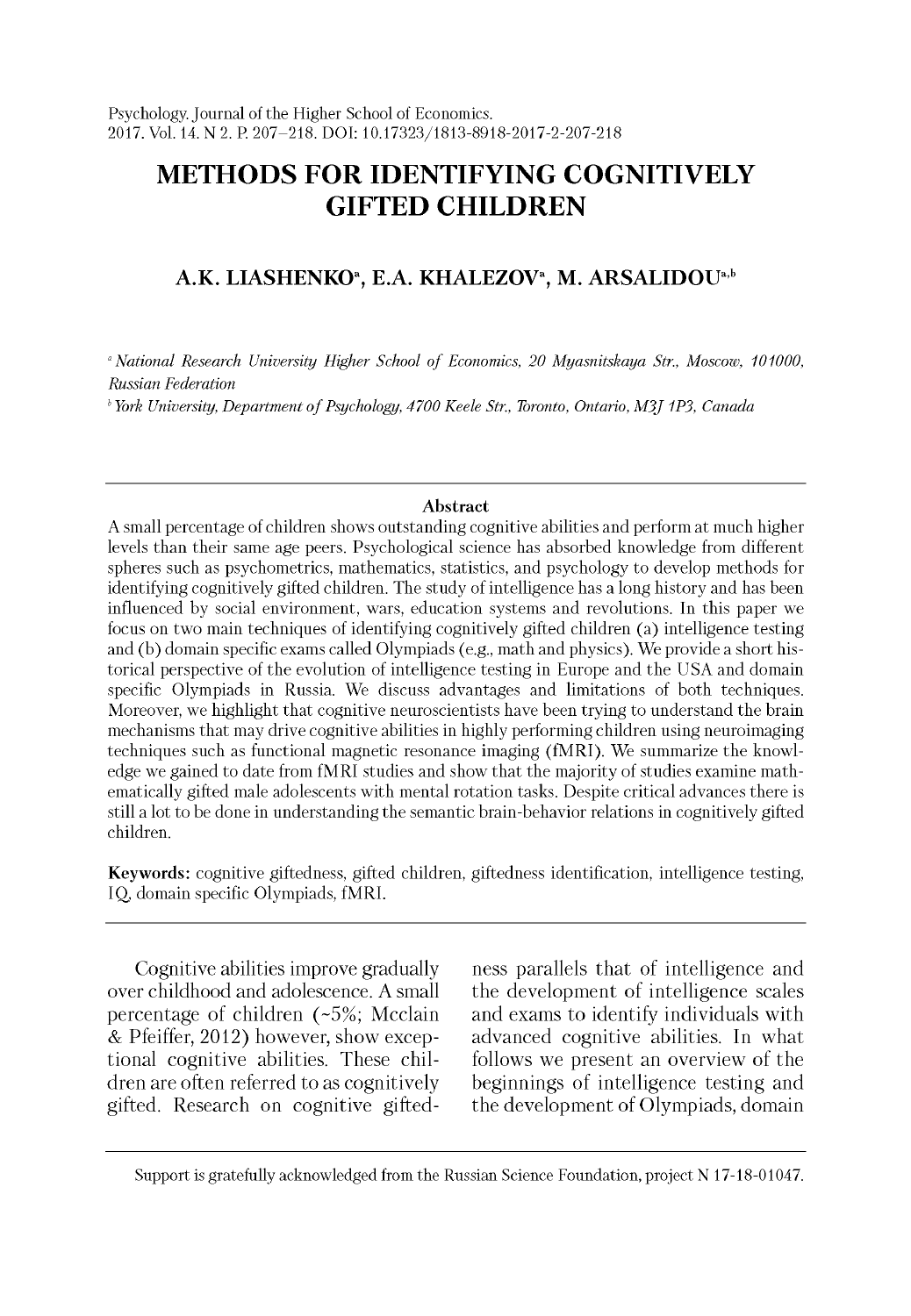specific exams in Russia. We will discuss the contribution of functional neuroimaging to our knowledge of cognitively gifted individuals and conclude with advantages and limitations of methods of detecting cognitively gifted children.

#### **Intelligence testing**

Over the last 200 years or so, intelligence testing has transitioned from select laboratory use to standard psychological practice. This movement, in the 19th century began from work of physicians, psychologists and researches such as Edouard Seguin, Francis Galton, Alferd Binet and Theodore Simon. Edouard Séguin, born in 1812, was a French physician who worked with individuals with intellectual disabilities. He used form boards for training cognitively impaired children (Boake, 2002). Later his technique was adapted, and used in the Tactual Performance Test by Henry Goddard in the early 20th century. Francis Galton, a British polymath, also had a significant impact on intelligence testing and behavioural genetics. Galton was born in 1822 and his innovations have affected numerous spheres including sociology, anthropology, statistics and psychology. The fact that he was interested in various forms of human abilities gave him an opportunity to work within several fields at once, and, as a result, he became a founder of psychometrics and differential psychology (Peel, 1954). Being an all-around intellectual he considered school as a place made not only for children's education but also as a great place to study children's mental world. He designed experiments and tests aimed to measure, to some extent, senses as well as character and intelligence. This gave an impetus to measure different psychological qualities, which later scientists adopted and extended, such as Cattell (Godin, 2007).

James McKeen Cattell, born in 1860, was an American psychologist who met Galton in England and created his own test for measuring mental processes. During Cattell's guidance, one of his PhD students, Wissler started research on individual mental and physical differences and, later, being interested in mathematical methods in this field, he became the first one to apply Pearson's correlational formula in psychology. Wissler's PhD work challenged Cattell's intelligence tests as his data revealed no correlation between Cattell's tests and academic achievement (Freed & Freed, 1992).

The history of intelligence testing was marked by the work of French psychologists Alfred Binet and Théodore Simon. A 1882 law required compulsory education for children ages 6 to 14 in France. This was revolutionary at the time. Compared to the United States, for example, no general rules existed for schooling and no motivation was offered by the state for children to study better (Schneider, 1992). France established a national system of exams to select children for secondary and universal education. The importance of an educational system in France determined their interest in intelligence testing in the 20th century. Student selection meant identifying not only good students, but also students who were underperforming. This was necessary because underperforming children could be better educated in special schools; this was the field that spearheaded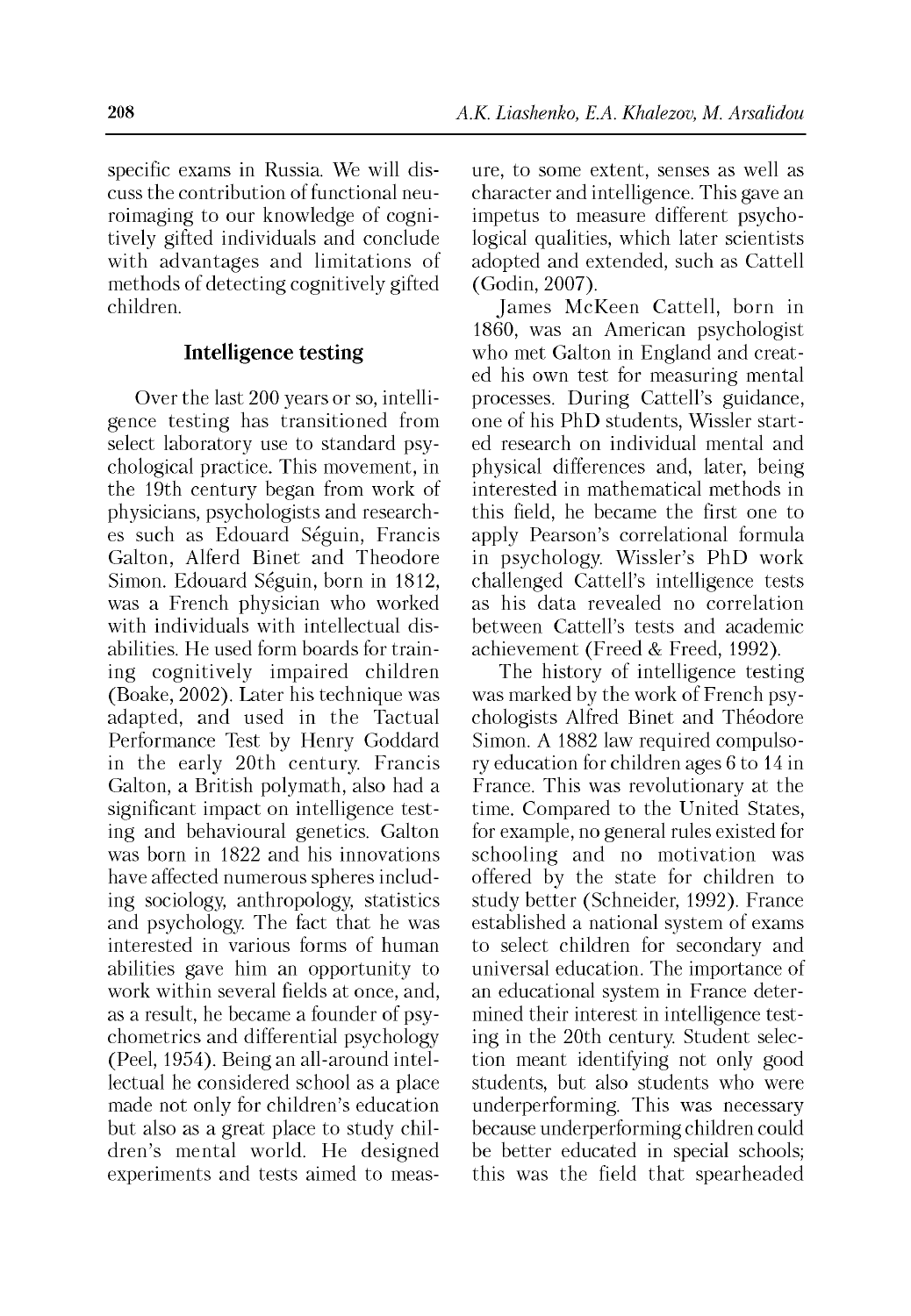Binet's research on child intelligence. In 1889 Binet began working in Sorbonne University and in 1896 he finished his first article on the use of intelligence tests. Then he met Th $i$ odore Simon who became his collaborator and in 1905 they presented together the "measuring scale of intelligence", which became known as the Binet-Simon scale.

This first version of the Binet-Simon consisted of 30 short cognitive tests, which could be completed in 40 minutes. The scale identified the "mental age" of a child and had five sections assessing language skills, memory, reasoning, digit span, and psychological judgments. Children's scores improved as a function the age, which showed the validity of the scale. Three years later the scientists modified their test by grouping it into age levels: chronologically from 3 to 13. The new version (called "age scale") was administrated first by giving a child the age-appropriate test and depending on the results, decrease or increase the test level given (Boake, 2002). The last version of the Binet-Simon scale, released in 1911, was extended and was able to assess intelligence in adults. Since Binet and Simon had tested an impressive sample of individuals, they noted that if more than a half of children of a certain age answered a test set correctly, then scores on that test set should be identified as normal performance for that age. Binet-Simon scales became a basis for future intelligence scales. American psychologist Henry Herbert Goddard discovered Binet-Simon's works and was the first to translate them into English, which helped popularize the test. He also started to use the test in his Vineland Training School, a residential center for children with cognitive disorders.

In 1916 Lewis Terman, an American Psychologist, from Stanford University modified the Binet-Simon scale in various ways (Schneider, 1992). Terman adopted the term intelligence quotient (IQ), a concept introduced by William Stern in 1912, instead of the original "mental age" as it represented a composite score. As part of the Binet-Simon scale revision, Terman also added new tests (e.g., arithmetic reasoning items) and named it the "Stanford-Binet Intelligence test". The Stanford-Binet test became a popular method of intelligence testing in the United States.

The Binet-Simon scale was also modified by Robert Yerkes and James Bridget. These American psychologists transformed the year scale into a point scale, calling it the Yerkes-Bridget's Point Scale Examination (Yerkes, 1915). They grouped items with the same content across different ages into contentspecific subtests. In other words, the Yerkes-Bridget's Point Scale began from the easiest item and ended with the most difficult in a specific content-domain. This method formed the basis for the Wechsler test (Boake, 2002).

In parallel, at the Chicago Juvenile Psychopathic Institute psychiatrist William Healy and psychologist Grace Fernald criticized intelligence tests for the lack of testing options where language could be a barrier. Language was an issue not only while administrating the tests to children with different language backgrounds but also to those who had problems in school or to deaf children. As a result, Healy and Fernald proposed their own tests, which did not require any special language background.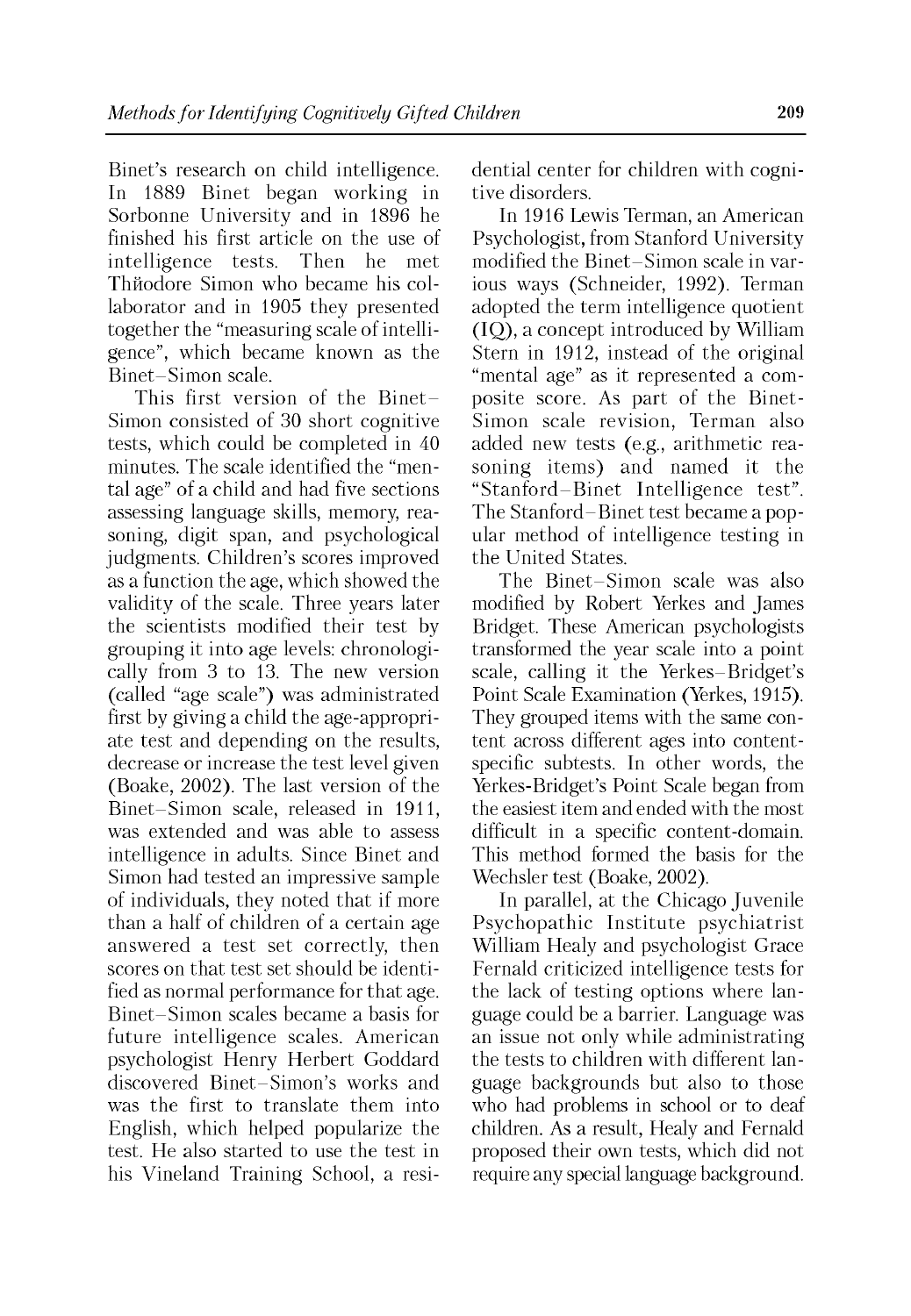One of these tests was the Healy Pictorial Completion (Healy, 1914), which required children to fill the empty spaces of pictures with childhood scenes (Boake, 2002). For example, in the picture of a boy throwing something (the gap), a child could place a ball. The main idea was to make the tests free from language and as interesting for children as possible; thus they used pictures as a non-verbal game. This method was named "performance testing".

A history of intelligence testing entered into a new phase during the World War I when the testing program was introduced in the United States Army that aimed to identify people who were fit for military service. The main tests were called Group Examinations "Alpha" and "Beta" since it became possible to move from individual intelligence scales to examinations in groups based on the Arhur Sinton Otis and Roger Thomas Lennon (Otis-Lennon) method of multiple-choice. These were point-scales, which required one hour to be administered. Verbal structure of testing made designers to create two versions of the test: "Alpha" was used with literate English speakers and "Beta" assessed people with low ability in English. These tests became another important influence to the Wechsler Intelligence scale.

After obtaining a masters degree at Columbia University, American psychologist David Wechsler decided to work at an Army camp scoring the Alpha examination protocols and after graduating from the School of Military Psychology, he became an administrator of individual psychological examinations. This time inspired his future work on creating his own intelligence tests. His communication with famous scientists such as Spearman, Pearson, Piйron and others had a critical impact on his scientific advancements. The Wechsler Intelligence scale had incorporated the strong points of the mentioned approaches to cognitive assessment. Wechsler moved away from quotient scores and separated intelligence into verbal and non-verbal performance. The WISC (Wechsler Intelligence Scale for Children) first published in the first part of the 20th century (Wechsler, 1949) is available in several editions, and is arguably the most popular intelligence scale for children (Reynolds & Keith, 2017).

In the book "IQ Testing 101" a contemporary psychologist Alan Kaufman describes Wechsler as a mentor that had a great impact on his work in testing intelligence (Kaufman, 2009). This collaboration has resulted in Kaufman's new tests Kaufman Brief Intelligence Test and Kaufman Test of Educational Achievement. Kaufman Brief Intelligence Test is recognized for its incontestable advantages: briefness (only 1 hour is needed) and reliability  $(0.95-0.97)$ . It is also suitable for testing individuals from 11 years and older, thus it has been well received and obtained large popularity (Siegel, Shaughnessy, & Knoble, 1994. The Kaufman Test of Educational Achievement is distinguished for being able to assess academic achievements of children and youth from 4 to 25 years and offers two options for scoring the test: (a) scoring by hand and, (b) online scoring. Online scoring is particularly important today, as an online platform is more expansive and gives the opportunity to produce analysis of the indi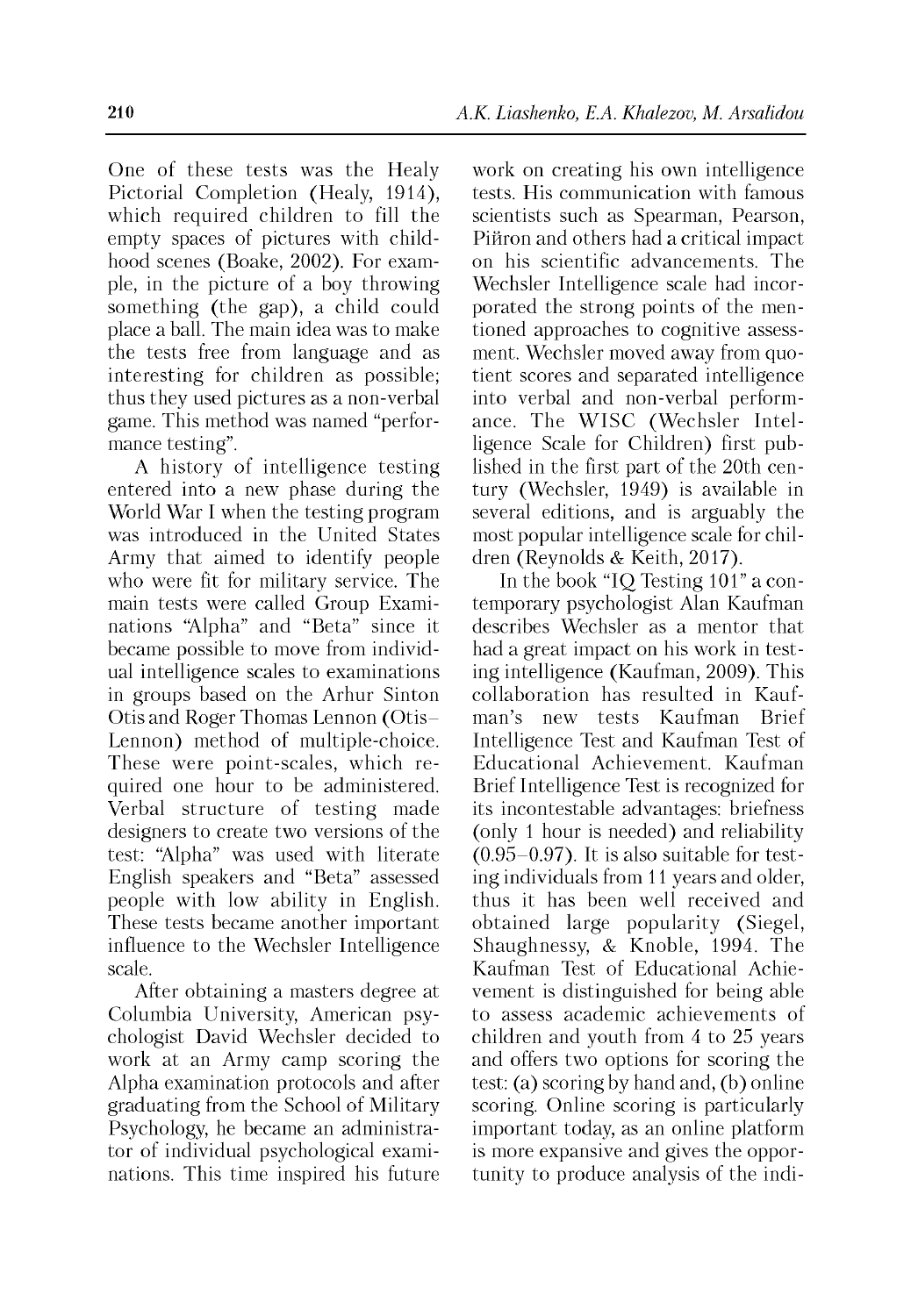vidual's strengths and weaknesses (Frame, Vidrine, & Hinojosa, 2016).

Overall, intelligence tests have evolved from rigid one-dimensional assessments to intelligence tests based on age-dependent and content-dependent scales. Although not adhering to the same historical trajectory, the current age- and content-dependent intelligence tests may be compared to domain-specific examinations, which in Russia we call Olympiads.

## **Olympiads: Domain specific exams**

Domain specific Olympiads have a long tradition in Russian public schools. The St. Petersburg Olympiads are the oldest in Russia; the first of them were conducted in 1934 (Karp, 2003). Educators in the former Soviet Union recognized that a strict education system had a negative effect on gifted students who had their own learning pace (Grigorenko & Clinkenbeard, 1994). This realization led to the development of special science high schools in the late 1950s — early 1960s that offered advanced courses in mathematics, physics, chemistry and biology (Ibid.). An all-Russian Olympiad appeared in 1961, and an Olympiad for the entire Soviet Union in 1967 (Karp, 2003). Olympiad competitions broke new ground with the formation of the Ministry of Education in the Soviet Union in 1967. Olympiads held nationwide became an efficient system of identification highly gifted children. Development of this system offered a long-term competitive advantage during the historical conflict of socialism and capitalism, as highly talented people would better contribute to scientific discoveries and in turn improve economic efficiency. Therefore, Olympiads held nationwide were supported by the government and were implemented in the system of education at every level. Since 1968 the Russian team has participated in international Olympiads (Jeltova & Grigorenko, 2005). The strong tradition of domain specific competitions for identifying and supporting talented youth survived various social, political and cultural changes. In recent years, children and their parents are particularly involved in issues of schooling.

Currently there are 24 domain specific Olympiads in Russia. Each Olympiad completion occurs over four levels, at the (a) school-level, (b) citylevel, (c) region-level, and (d) nationwide. The basis of this system is the school, covering the widest range of children. The typical method of selecting gifted children for the first stage is through teacher ratings. Although teacher ratings are not related to official scores for the child, the teachers' skills of recognizing giftedness plays a critical role in the detection of cognitively gifted children. All participants who are ranked at the top by the teacher are invited to compete in the following levels. Olympiads qualify children for entering courses of advanced curriculum (Grigorenko & Clinkenbeard, 1994; Karp, 2010). Entering schools of advanced curriculum, however, also occurs when parents successfully advocate to school officials of their child's advance cognitive functioning.

There are two main methods used for teaching gifted children: the enrichment and the acceleration (Ushakov, 2000). In the enrichment program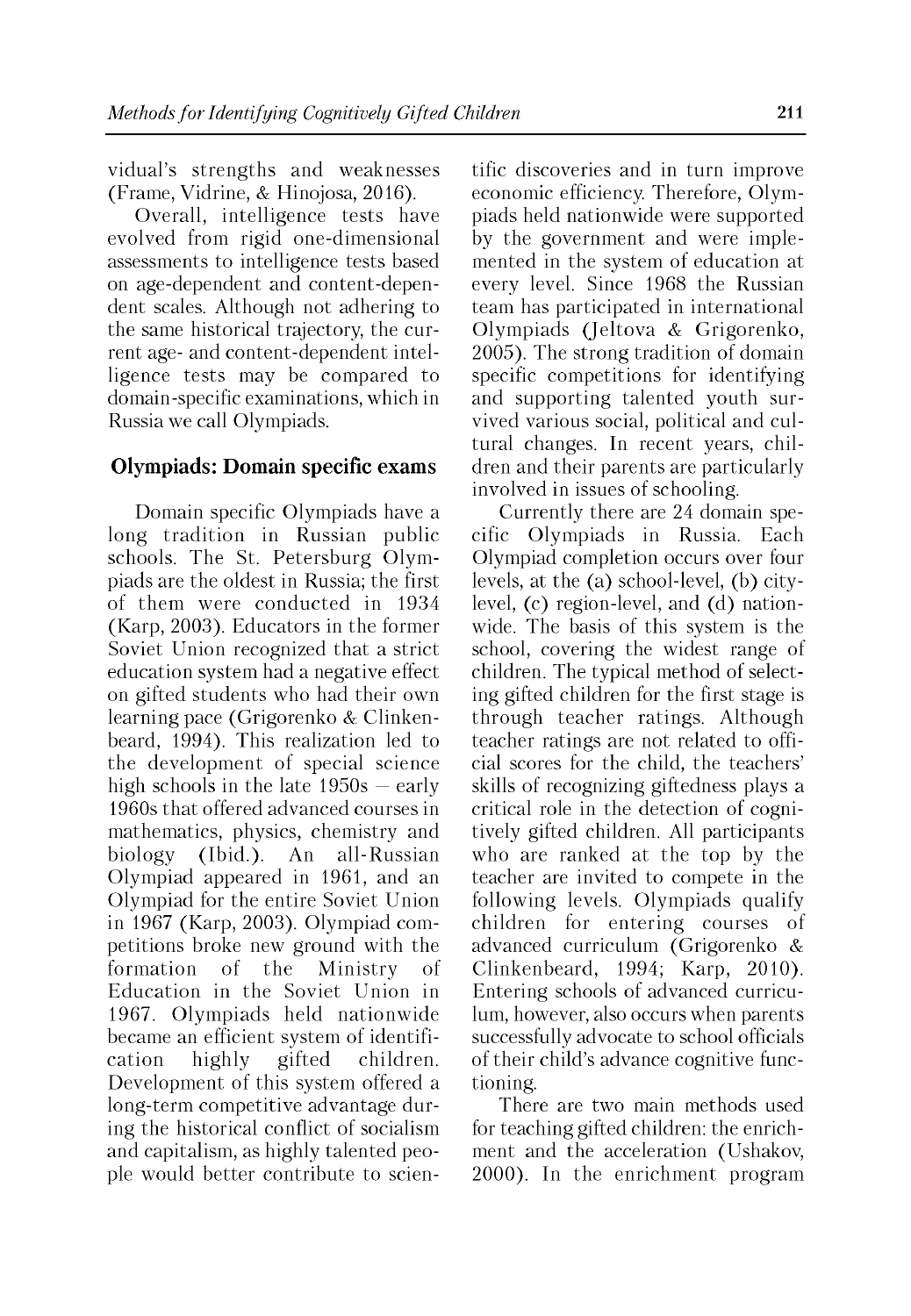there are special institutes for gifted children that include sections, clubs, and classes with additional intensive classes in different domains (math, physics, chemistry, chess). These institutes usually offer child-driven curriculum options, which allow modifications in favor of the child's interests. Such options provide good motivation and a suitable environment for the development of gifted children. In the acceleration method children who pass the Olympiad exams with high scores can skip ahead some grades in school. As a result, they can finish school sooner as 14 or 15 years olds instead as 17-18 years olds.

Moreover, there are options that provide ephemeral support for gifted children. In other words these institutes provide enrichment programs, but only short-term, often as vacation centers for gifted children. These centers are able to recruit children who are excellent at math or speak different languages. These centers are geared to give a powerful momentum to the development of gifted children, to provide sufficient motivation for learning. Such institute in Russia is the sochisirius.ru program initiated by the Russian President, which allows about 600 students (10-17 years) to enter a monthly program in efforts of early detection and for professional support of gifted children.

Overall, there are various methods for assessing cognitive giftedness based on intelligence tests and domain specific competitions. Physiological and biological processes expressed in the brain inevitably underline performance on these tasks. Functional magnetic resonance imaging (fMRI), for instance, is a non-invasive technique that provides detailed images of the active regions of the living, active brain. Below we summarize the knowledge we gained to date from fMRI studies with cognitively gifted youth.

## **Evidence from neuroimaging**

For the general population, there is a distributed set of areas that predict individual differences in intelligence (Jung & Haier, 2007). Specifically, Jung & Haier reviewed 37 peerreviewed neuroimaging studies and report functional (i.e., fMRI and positron emission tomography) and structural (i.e., magnetic resonance spectroscopy, diffusion tensor imaging, voxel-based morphometry) indices related to individual differences in intelligence. They proposed a network that included brain areas in the dorsolateral prefrontal cortex (Brodman areas (BAs) 6, 9, 10, 45, 46, 47), the inferior (BAs 39, 40) and superior (BA 7) parietal lobules, and the anterior cingulate gyri (BA 32). This fronto-parietal network, sometimes called the executive network is also activated to mental-attention and working memory tasks (i.e., tasks that require maintaining and manipulating of information in mind; Arsalidou, Pascual Leone, Johnson, Morris, & Taylor, 2013; Owen, McMillan, Laird, & Bullmore, 2005 for meta-analysis; Rottschy et al., 2012 for meta-analysis). In other words intelligence can be routed to core cognitive processes such as mental-attention and working memory.

The majority of fMRI studies examine adults; however, in the last decade we have seen an exponential increase in the number of fMRI studies with children and youth. We identified five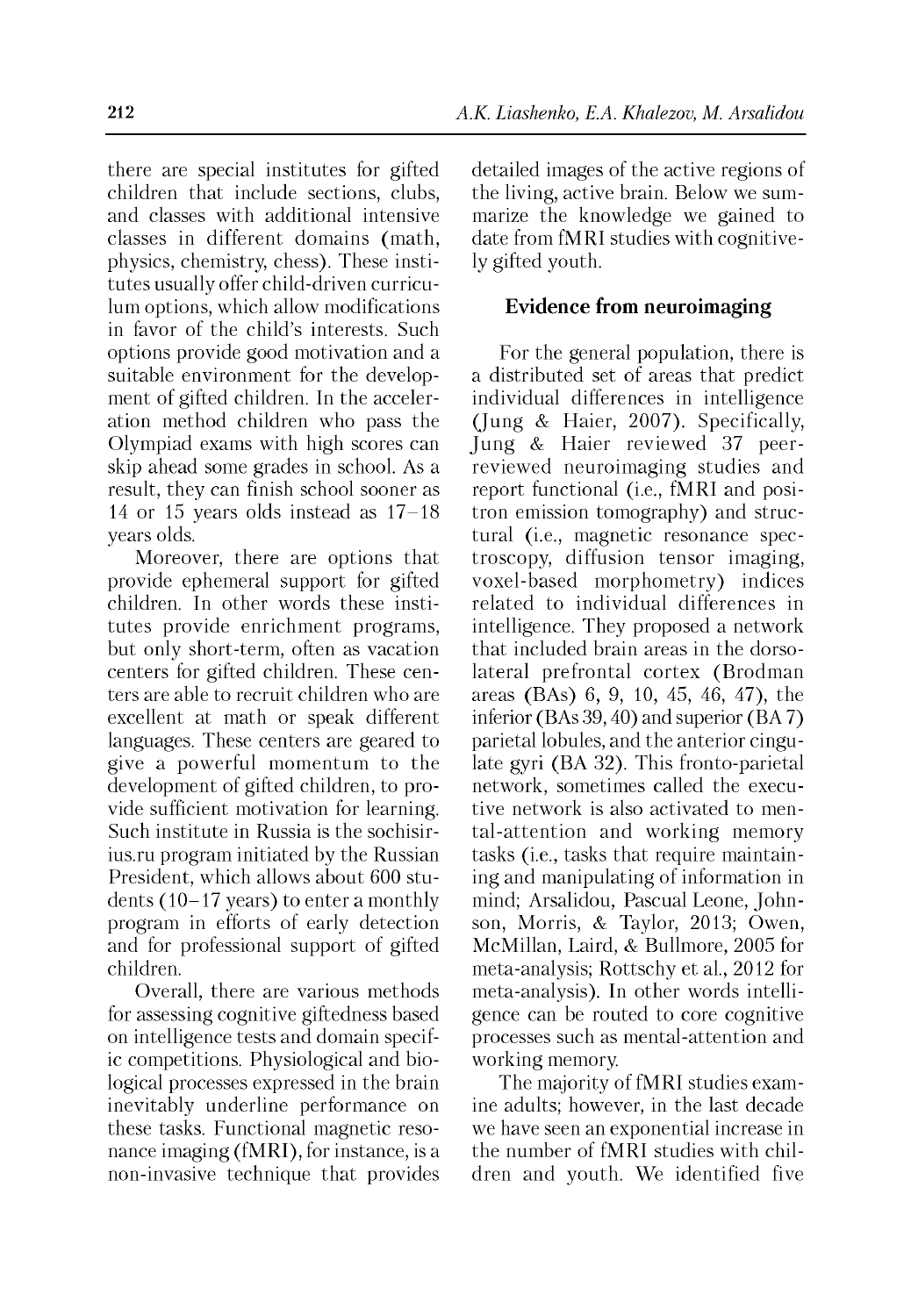fMRI studies, which investigate brain responses in gifted adolescents (O'Boyle, 2o05; Lee et al., 2006; Prescott, Gavrilescu, Cunnington, O'Boyle, & Egan, 2010; Desco et al., 2011; Hoppe et al., 2012). All these fMRI studies with gifted children looked at adolescents 13 to 18 years; three of these tested only math-gifted males (O'Boyle, 2005; Prescott et al., 2010; Hoppe et al., 2012) and three studies used mental rotation tasks (O'Boyle, 2005; Prescott et al., 2010; Hoppe et al., 2012).

Gifted and non-gifted teenagers activate similar areas in response to a rotation tasks however they do so more extensively (Hoppe et al., 2012). In the rotation task used by Hoppe and colleagues (2012), participants were prompted to perform four mental rotations of the presented object in the direction indicated by arrows presented sequentially. Active brain areas common to both groups of teenagers included the fronto-parietal network. Compared to their peers, gifted teenagers showed increased activation in the posterior parietal cortex, consistent with findings that investigated gifted teenagers performance on a reasoning task, but was inconsistent with findings that investigated gifted teenagers performance on a planning task (Desco et al., 2011). The results by Hoppe et al. (2012) were also partially consistent with O'Boyle (2005), who showed that gifted teenagers who showed heightened activity in parietal and frontal regions in response to a mental rotation task. Thus, current fMRI studies in the literatures show that it is clear that there is a relation between giftedness and neurocognitive responses, however we cannot specify that relation semantically.

## **Advantages and limitations of current methods of identifying gifted children**

Intelligence testing and Olympiads have survived the test of time, which suggests that they are necessary and useful in various sectors of society. Intelligence scales, for example, provide assessment options with common rules and procedures and validated tests. An advantage of Olympiad exams is that they allow for detecting giftedness in various domains; offering children a chance to shine in a specific domain. Importantly, however there are several limitations of these methods that have been critically reviewed in the literature.

Regarding intelligence testing there are several criticisms: one criticism is the conversion of mental performance into a score, the second is the definition of intelligence, the third is the testing environment and motivation and the fourth is cultural background (e.g. Boake, 2002; Peel, 1954). Converting a cognitive ability to numbers can be the first problem in this area (Boake, 2002; Schneider, 1992). This transformation implies outlining several parts of the construct, which will be test factors, composing scales and statistical processing. Each of these stages limit the cognitive construct, in other words, it does not account for all components of human behavior; usually it is about mathematical and verbal abilities while, for example, Howard Gardner proposed eight types of intelligence (Mohammad, Gholamreza, Hossein, & Mahmoud, 2012).

Similarly, the next issue concerns the understanding of "intelligence". Different authors have different opinions on how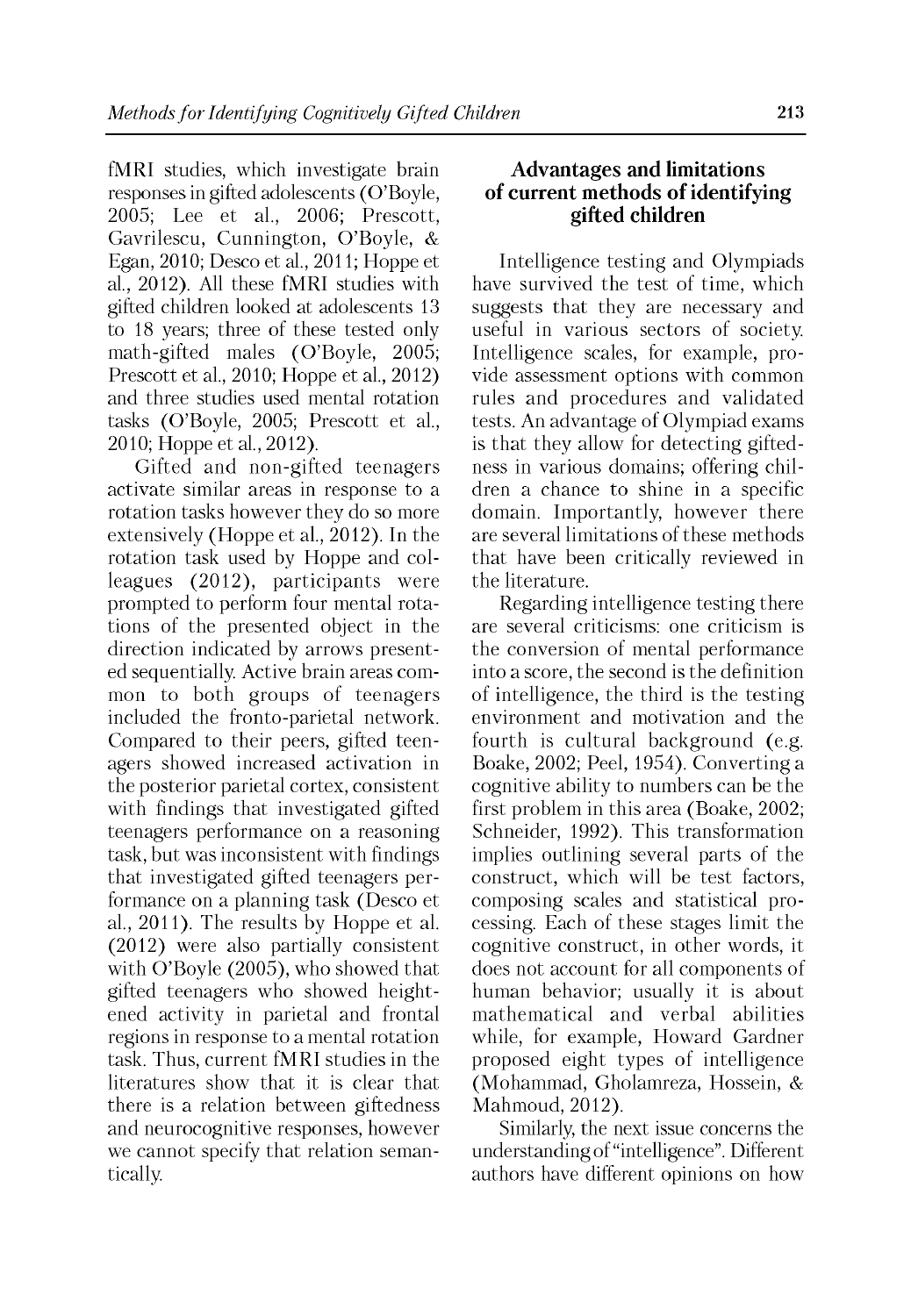many factors intelligence includes or from what values these factors emerge (e.g., Peel, 1954; Boake, 2002). Such opinion differences make the process of creating one universal test impossible. This problem needs either one main theory that most scientists accept or a combination of theories that are consistent.

The test situation, including motivational factors, is critical for intelligence test (Duckworth, Quinn, Lynam, Loeber, & Stouthamer-Loeber, 2011). This problem lies not on theory or tests, but on the participants. In this situation there are at least two factors: (a) the motivation of testers collecting the data and (b) the motivation of individuals who are being tested. The former can affect the results and make a test less reliable, whereas the latter depends on the situational reasons of testing. For example, a person who is tested can be indifferent to scoring well or even fiddle with the results. The issue of motivation is important especially in testing of children who may be unaware of the value of the test if they are young or may not care if they are disaffected youth. Notably, not only low-level motivation can negatively affect test results but also a very high level of motivation, as a nervous person may perform worse.

The last limitation of intelligence tests that is widely discussed is a cultural background. Even though the strength of cultural effects varies, it still has an impact on the results depending on which test is used (Walker, Batchelor, & Shores, 2009). These effects are the most prominent in cultures that are further from Western culture (Ardila & Moreno, 2001), where individuals had psychological trauma (e.g., wars; Steel & Silove, 2001) or have no (or limited) education (Ardila, Rosselli, & Ross, 1989). This area is not yet fully explored but several studies give converging results in performing of representatives of different cultures (Walker et al., 2009). For example, the results of Carstairs's research shows that subjects with English-speaking background performed better on the Wechsler Adult Intelligence Scale-Revised (WAIS-R; Weschsler, 1981) than individuals from a culturally and linguistically diverse background (Carstairs, Myors, Shores, & Fogarty, 2006). At the same time, Reynolds's study illustrates better performance in the same test within white subjects than African American subjects (Reynolds, Chastain, Kaufman, & McLean, 1987). Overall, because intelligence tests mainly rely on culturally biased formal knowledge gained through schooling (e.g., vocabulary, accumulation of facts; Mcclain & Pfeiffer, 2012), they are not culturally fair.

Olympiads as a method of detecting cognitively gifted children, also has some drawbacks. At the first class level, teacher and parental evaluations of a student's performance are susceptible to unconscious biases teachers and parents may have (Bandura, 1993); confirming the common sense expectation that parents tend to overestimate rather than underestimate their child's abilities (Miller, 1986; Miller, Manhal, & Mee, 1991); thus, these ratings are not truly objective. Moreover, with few exceptions of Olympiad exams given at an early age, Olympiad exams are generally taken by students later in adolescents, when students may experience increase interference from motivational and other emotional challenges related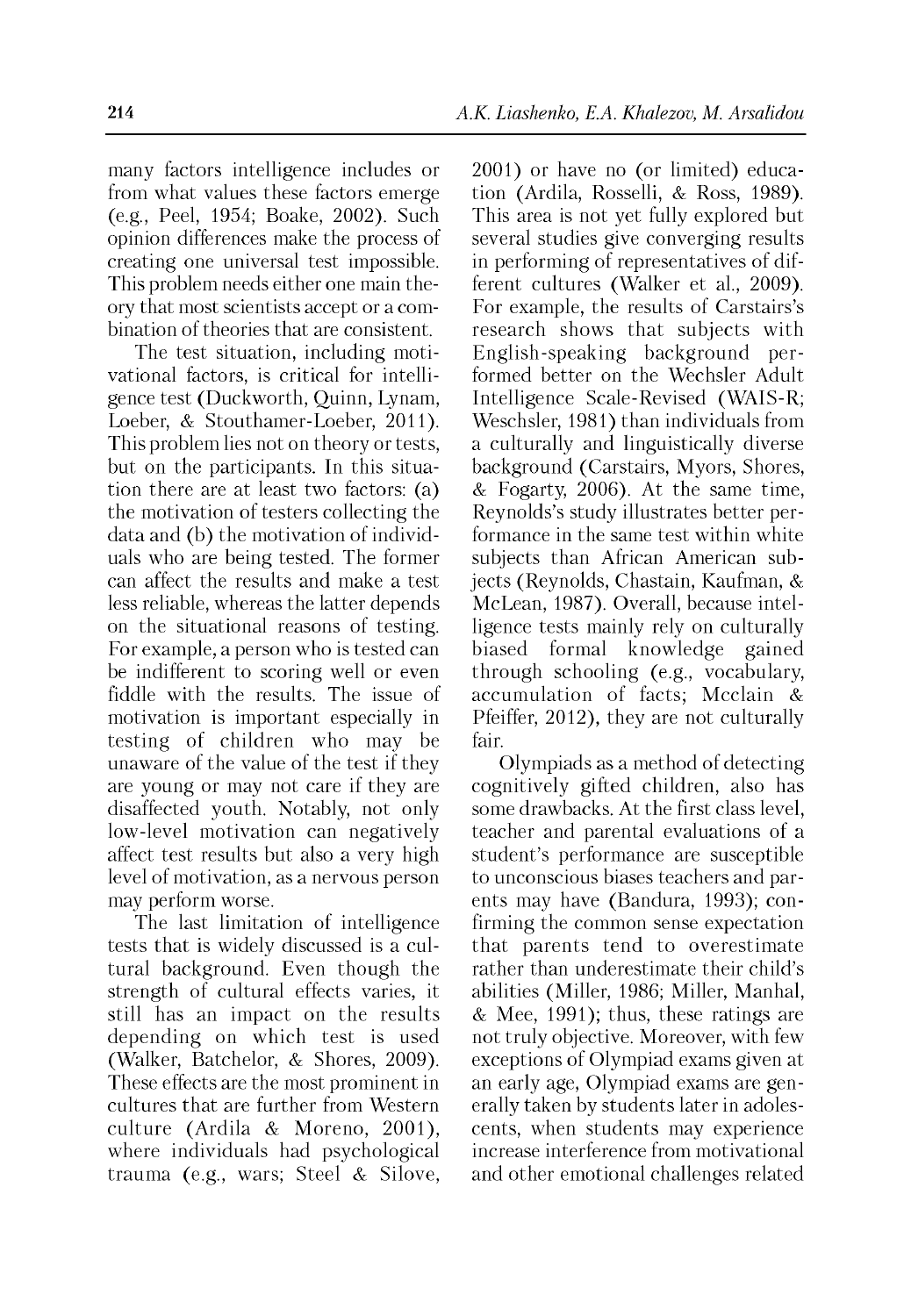to the teenage years. This is important because early schooling is a critical period of optimizing the development of cognitively gifted children and shaping their neuronal connections. Children are born with an abundance of neurons in their brains, significantly more than those of adults (Kolb & Wishaw, 2009). These excessive synaptic connections biologically prime younger children to learn efficiently. Identifying cognitive giftedness early allows for improving education options for these children. This is in line with social constructivist theories that draw on Vygotsky's notion that emphasizes timely intervention for optimal learning (Vygotsky, 1978).

### **References**

- Ardila, A., & Moreno, S. (2001). Neuropsychological test performance on Aruaco Indians: An exploratory study. *Journal of the International Neuropsychological Society, 7, 510–515.*
- Ardila, A., Rosselli, M., & Ross, P. (1989). Neuropsychological assessment in illiterates: Visuospatial and memory abilities. *Brain and Cognition, 11,* 147-166.
- Arsalidou, M., Pascual Leone, J., Johnson, J., Morris, D., & Taylor, M. J. (2013). A balancing act of the brain: Activations and deactivations driven by cognitive load. *Brain and Behavior,* 3(3), 273-285
- Bandura, A. (1993). Perceived self-efficacy in cognitive development and functioning. *Educational Psychologist, 28(2),* 117-148.
- Boake, C. (2002). From the Binet-Simon to the Wechsler-Bellevue: Tracing the History of Intelligence Testing. *Journal of Clinical and Experimental Neuropsychology*, 24(3), 383-405.
- Carstairs, J. R., Myors, B., Shores, E. A., & Fogarty, G. (2006). Influence of language background on tests of cognitive abilities: Australian data. *Australian Psychologist, 41,* 48-54.
- Desco, M., Navas-Sanchez, F. J., Sanchez-Gonz6lez, J., Reig, S., Robles, O., Franco, C.....Arango, C. (2011). Mathematically gifted adolescents use more extensive and more bilateral areas of the fronto-parietal network than controls during executive functioning and fluid reasoning tasks. *NeuroImage,* 57(1), 281-292.
- Duckworth, A. L., Quinn, P. D., Lynam, D. R., Loeber, R., & Stouthamer-Loeber, M. (2011). Role of test motivation in intelligence testing. *Proceedings of the National Academy of Sciences of the United States of America, 108(19), 7716-7720.*
- Frame, L. B., Vidrine, S. M. & Hinojosa, R. (2016). Kaufman Test of Educational Achievement, 3rd edition. *Journal of Psychoeducational Assessment*, 34(8), 811-818.
- Freed, S. A., & Freed, R. S. (1992). Clark Wissler 1870-1947. *National Academy of Sciences of the United States of America Biographical Memoirs, 61, 468-497.*
- Godin, B. (2007). From eugenics to scientometrics: Galton, Cattell, and men of science. *Social Studies o f Science,* 37(5), 691-728.
- Grigorenko, E. L., & Clinkenbeard, P. R. (1994). An inside view of gifted education in Russia. *Roeper Review,* 16(3), 167-171.
- Healy, W. (1914). A pictorial completion test. *Psychological Review,* 21(3), 189-203.
- Hoppe, C., Fliessbach, K., Stausberg, S., Stojanovic, J., Trautner, P., Elger, C. E., & Weber, B. (2012). A key role for experimental task performance: effects of math talent, gender and performance on the neural correlates of mental rotation. *Brain and Cognition*, *78*(1), 14-27.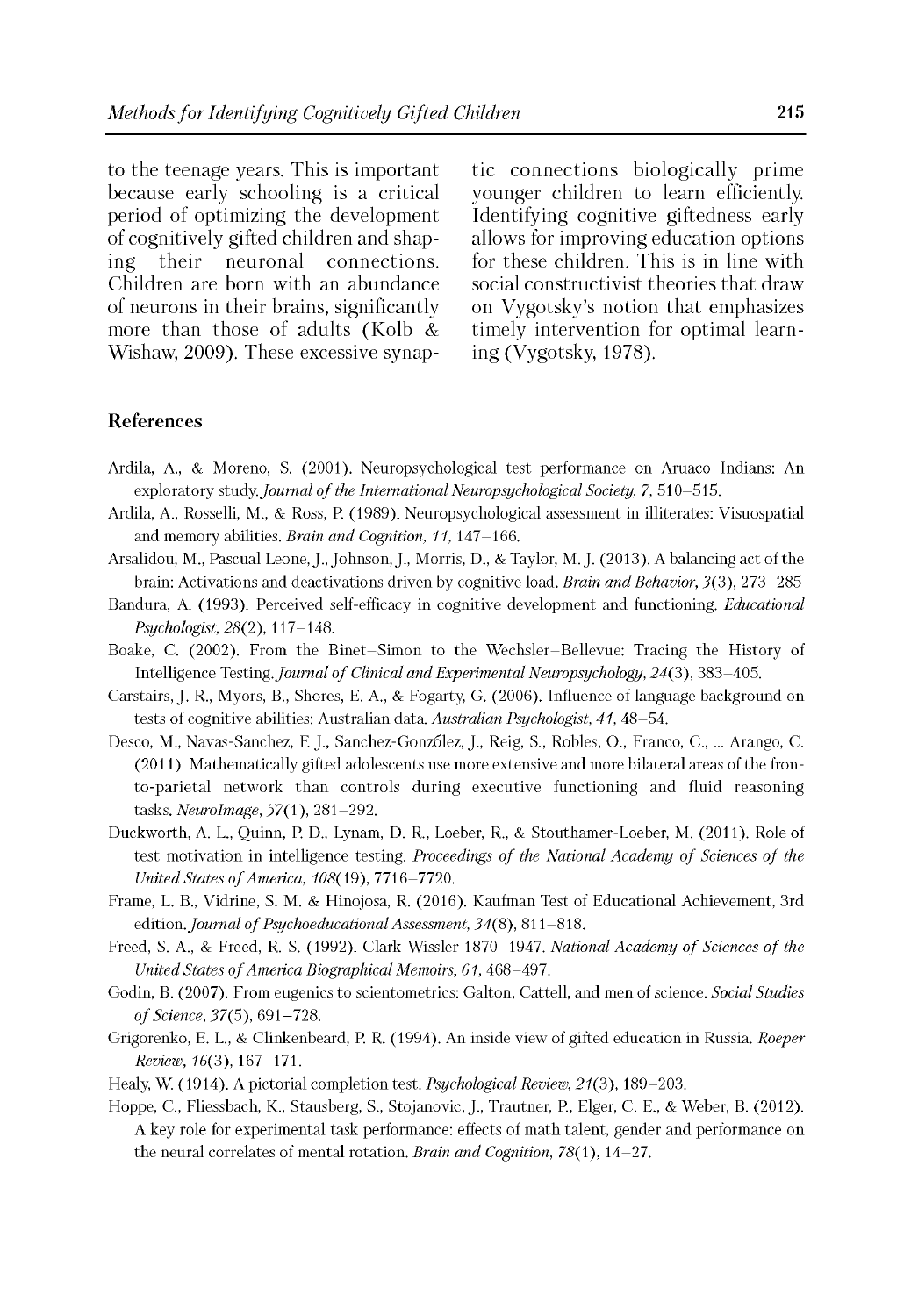- Jeltova, I., & Grigorenko, E. L. (2005). Systematic approaches to giftedness. Contributions of Russian psychology. In R. J. Sternberg & J. E. Davidson (Eds.), *Conceptions o f giftedness* (pp. 171-186). Cambridge, MA [et al.]: Cambridge University Press.
- Jung, R. E., & Haier, R. J. (2007). The Parieto-Frontal Integration Theory (P-FIT) of intelligence: Converging neuroimaging evidence. *The Behavioural and Brain Sciences,* 30(2), 135-154.
- Karp, A. (2003). Thirty years after: The lives of former winners of mathematical Olympiads. *Roeper Review,* 25(2), 83-87.
- Karp, A. (2010). Teachers of the mathematically gifted tell about themselves and their profession. *Roeper Review*, *32*(4), 272-280.
- Kaufman, A. S. (2009). *IQ Testing 101.* New York: Springer Publishing Company.
- Kolb, B., & Whishaw, I. Q. (2009). *Fundamentals of human neuropsychology*. New York: Worth Publishers.
- Lee, K. H., Choi, Y. Y., Gray, J. R., Cho, S. H., Chae, J. H., Lee, S., & Kim, K. (2006). Neural correlates of superior intelligence: stronger recruitment of posterior parietal cortex. *NeuroImage,* 29(2), 578-586.
- Mcclain, M. C., & Pfeiffer, S. (2012). Identification of gifted students in the United States today: A look at state definitions, policies, and practices. *Journal of Applied School Psychology*, 28(1), 59–88.
- Miller, S. A. (1986). Parent's beliefs about their children's cognitive abilities. *Developmental Psychology, 22*(2), 276-284.
- Miller, S. A., Manhal, M., & Mee, L. L. (1991). Parental beliefs, parental accuracy, and children's cognitive performance: A search for causal relations. *Developmental Psychology,* 27(2), 267-276.
- Mohammad, N., Gholamreza, H., Hossein, N., & Mahmoud, H. (2012). The effect of Gardner theory application on mathematical/logical intelligence and student's mathematical functioning relationship. *Procedia - Social and Behavioral Sciences, 47,* 2169-2175.
- O'Boyle, M. W. (2005). Some current findings on brain characteristics of the mathematically gifted adolescent. *International Education Journal,* 6(2), 247-251.
- Owen, A. M., McMillan, K. M., Laird, A. R., & Bullmore, E. (2005). N-back working memory paradigm: A meta-analysis of normative functional neuroimaging studies. *Human Brain Mapping,* 25(1), 46-59.
- Peel, E. A. (1954). The permanent contribution of Francis Galton to psychology. *British Journal of Educational Psychology, 24,* 9-16.
- Prescott, J., Gavrilescu, M., Cunnington, R., O'Boyle, M. W., & Egan, G. F. (2010). Enhanced brain connectivity in math-gifted adolescents: An fMRI study using mental rotation. *Cognitive Neuroscience*, *1*(4), 277-288.
- Reynolds, C. R., Chastain, R. L., Kaufman, A. S., & McLean, J. E. (1987). Demographic characteristics and IQ among adults: Analysis of the WAIS-R standardization sample as a function of the stratification variables. *Journal of School Psychology*, 25, 323–342.
- Reynolds, M. R., & Keith, T. Z. (2017). Multi-group and hierarchical confirmatory factor analysis of the Wechsler Intelligence Scale for Children—Fifth Edition: What does it measure? *Intelligence,* 62, 31-47.
- Rottschy, C., Langner, R., Dogan, I., Reetz, K., Laird, A. R., Schulz, J. B..... Eickhoff, S. B. (2012). Modelling neural correlates of working memory: a coordinate-based meta-analysis. *Neuroimage,* 60(1), 830-846.
- Schneider, W. H. (1992). After Binet-French intelligence-testing. *Journal of the History of the Behavioral Sciences,* 28(2), 111-132.
- Siegel, J., Shaughnessy, M. E., & Knoble, R. (1994). An interview with Alan Kaufman. *Educational Psychology Review,* 8(2), 151-163.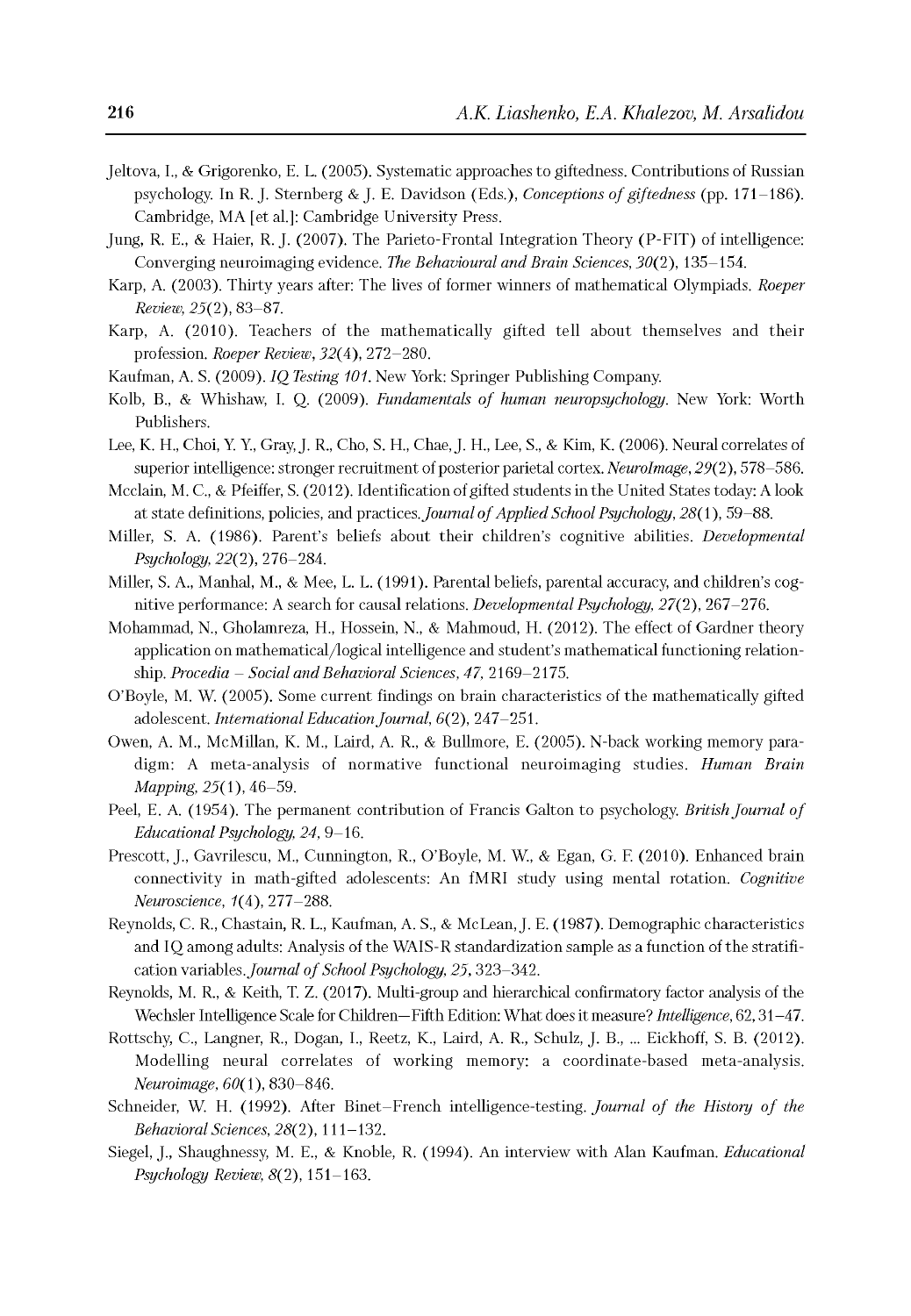- Steel, Z., & Silove, D. (2001). The mental health implications of detaining asylum seekers. *Medical Journal o f Australia, 175,* 596-599.
- Ushakov, D. V. (Ed.). (2000). *Psikhologiya odarennosti. Ot teorii k praktike* [Psychology of giftedness. From theory to practice]. Moscow: PER SE.
- Vygotsky, L. (1978). *Mind in society* (Trans. M. Cole). Cambridge, MA: Harvard University Press.
- Walker, A. J, Batchelor, J., & Shores, A. (2009). Effects of education and cultural background on performance on WAIS-III, WMS-III, WAIS-R and WMS-R measures: Systematic review. *Australian Psychologist,* 44(4), 216-223.
- Wechsler, D. (1949). *Wechsler Intelligence Scale for Children*. New York: The Psychological Corporation.
- Wechsler, D. (1981). *Manual for the Wechsler Adult Intelligence Scale, Revised*. New York: The Psychological Corporation.
- Yerkes, R. M. (1915). A point scale for measuring mental ability. *Proceedings of the National Academy of Sciences of the United States of America, 1,* 114-117.



Anastasia K. Liashenko — student, National Research University Higher School of Economics. Research area: cognitive development, working memory, attentional processes.

E-mail: [akliashenko@gmail.com](mailto:akliashenko@gmail.com)



Evgeny A. Khalezov — Ph.D. student, National Research University Higher School of Economics. Research area: cognitive giftedness, ultrasound brain research. E-mail: [khalezov@gmail.com](mailto:khalezov@gmail.com)



Marie Arsalidou — assistant professor, National Research University Higher School of Economics, Ph.D. Research area: cognitive developmental neuroscience, mental-attentional capacity. E-mail: [marie.arsalidou@gmail.com](mailto:marie.arsalidou@gmail.com)